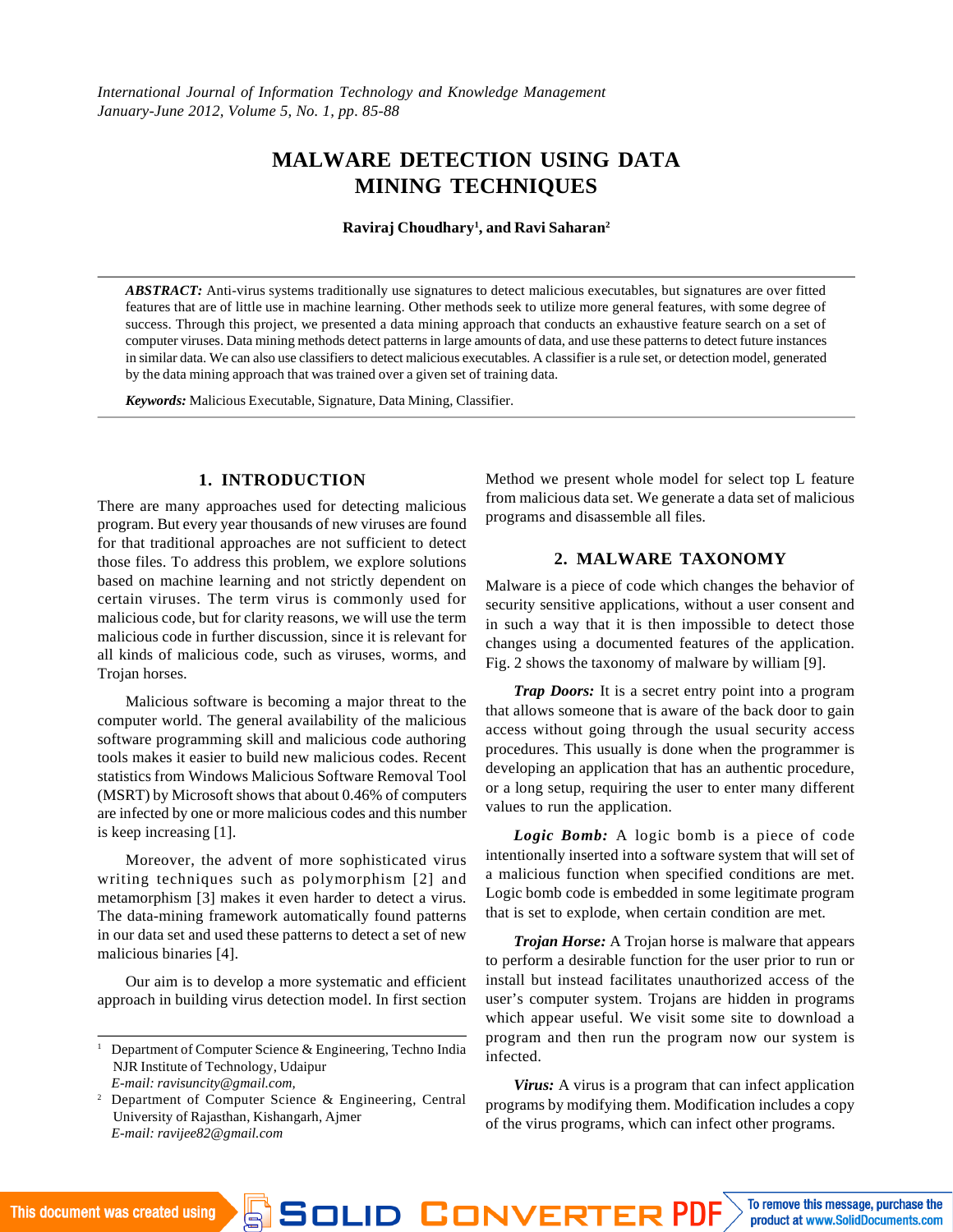*Worms:* A computer worm is a self-replicating malware computer program. It uses a computer network to send copies of itself to other nodes (computers on the network) and it may do so without any user intervention.



# **3. FEATURE DETECTION APPROACH FROM VIRUSES THROUGH MINING**

## **3.1 Method**

In this paper we present an virus detection approach through data mining. For that we used some virus files from corpus data set and some viruses generate from vcl32 virus kit.

First of all we take 2000 virus files from corpus data set and vcl32 virus generator. Then through IDpro disassembler, disassemble all virus file and generate ASM files from those. In a disassembler, assembly instructions are organized into basic blocks. We make logic assembly and abstract assembly from those files. Disassembler will generate a label for each basic block automatically. We believe that basic block capture the structure of instruction sequences and we process the instructions and make basic blocks. That code is "logic assembly" code [5]. Each assembly instruction consists of opcode and operands. We use only opcode and ignore the operands and prefix because that say behavior of program. The resulting assembly code is called "abstract assembly" [5]. Final abstract assembly as show below

loc 40209: xor cmp jnz mov cmp jz

loc 40227: dec jmp

**Abstract Assembly** 

Example of abstract assembly

- **3.2 Major steps**
- 1. Make virus data sets.
- 2. Disassemble virus files using any disassembler.
- 3. Generate abstract assembly opcode.
- 4. Feature selection algorithm.



## **4. FEATURE SELECTION**

 The features for our classifier are instruction associations. To select appropriate instruction associations, we use the following two criteria:

- 1. The instruction associations should be frequent in the training data set. If it occurs very rarely, we would rather consider this instruction association is a noise and not use it as our features.
- 2. The instruction associations should be an indicator of malicious code.

To satisfy the criteria, we only extract frequent instruction associations from training dataset. Only frequent instruction associations can be considered as our features. We use a variation of Apriori algorithm to generate all three types of frequent instruction associations from abstract assembly. One parameter of Apriori algorithm is "minimum support" [5]. It is the minimal frequency of frequent associations among all data. More specifically, it is the minimum percentage of basic blocks that contains the instruction sequences in our case. Normalized count is the frequency of that instruction sequence divided by the total number of basic blocks in abstract assembly. We can also use *N* gram approach to find feature set from that data [6]. Then select top *L* features as our feature set. For one executable in training dataset, we count the number of basic blocks containing the feature, normalized by the number of basic blocks of that executable. We process every executable in our training dataset, and eventually we generate the input for our classifier as like Naive Bayes, Ripper[8].

#### **Following Steps are Shown Basic Architecture**

*Step 1:* Disassemble all files and generate abstract assembly.

*Step 2:* Find frequency of each instruction association (IA) according Type 1 and 2

*Step 3:* Sort all instruction sequence and select top 10 sequences of length k.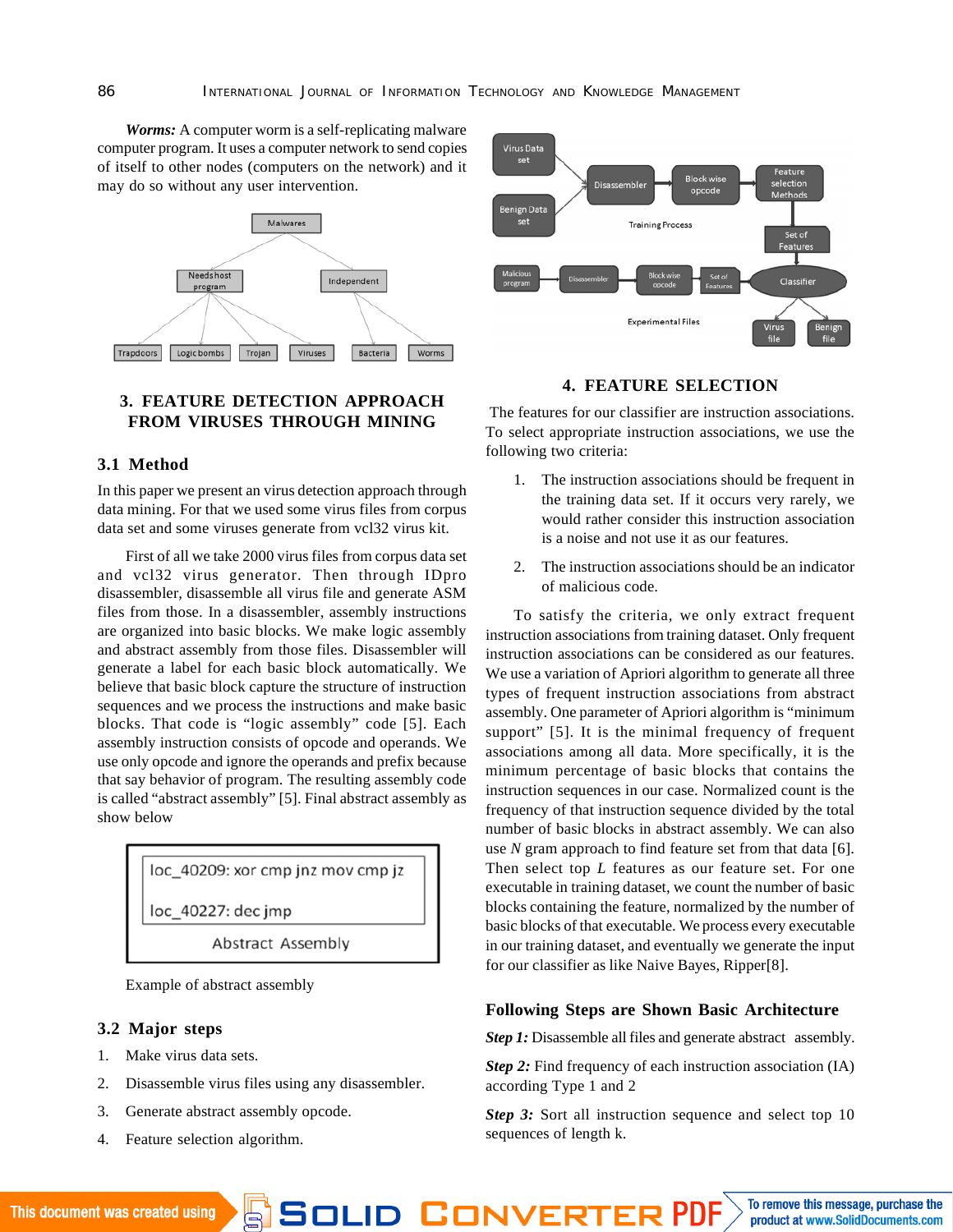*Step 4:* Take ith no. of training files (virus and benign) and find frequency of each IA at block level.

*Step 5:* Make table of selected IA frequencies from training files.

*Step 6:* Repeat step 4 and 5 for Type 1, 2 and length 2, 3 IA.

## **4.1. Algorithm**

Find the frequent itemsets: the sets of items that have minimum support

#### *INPUT:* Set of virus files (*V*)

*OUTPUT:* Set of top instruction sequences (*L*).

In order to generate set of instruction sequences we have set of virus file. In each virus file we have no. of basic blocks. Form the basic blocks occurrence of instruction sequences is calculated, which is called as instruction association. This algorithm repeats until all set of virus file encountered. Finally we select top *L* sequences which are called as top L virus features.

Following are the basic steps for generating top *L* instruction sequences.

- 1. For (each virus file *Vi* in *V*) do
- 2. For (each basic block *Bij* in *Vi*) do
- 3. Record all sequences of length *s*l found in *Bij* (with out repetition)
- 4. Increase count of all instruction sequences.
- 5. End For
- 6. End For
- 7. Select top *L* sequences.

#### **5. EXPERIMENTAL SETUP**

#### Virus data set:

- (*i*) 1500 files from corpus data set [7]
- (*ii*) 500 files from vcl32 generator



*IDA Pro:* Disassembler to generate ASM file from malicious files

*Virus Code:* ASM file of any virus file

*Opcode selector:* select opcode from asm files and make logic assembly and abstract assembly.

*Abstract assembly:* Opcode of all virus file as per basic blocks.

In above fig virus files are generated from VCL32 and corpus data set. Through Idpro disassembler we generate instruction code of those files. We present whole model for select top *L* feature from malicious data set. We generate a data set of malicious programs and disassemble all files. Then we use opcode selector for refine virus code and generate abstract assembly.



#### **5.1. Results**

# *(a) Model Trained by Neural Network Classifier*

Following results are comparison between 500 files and 200 files trained by NN model. Graph shows better results for NN model which is trained by 500 files as compared to NN model trained by 200 files. From the help of Graph it is concluded that NN model trained by more files produces better results.



**Instruction Association Type 2**